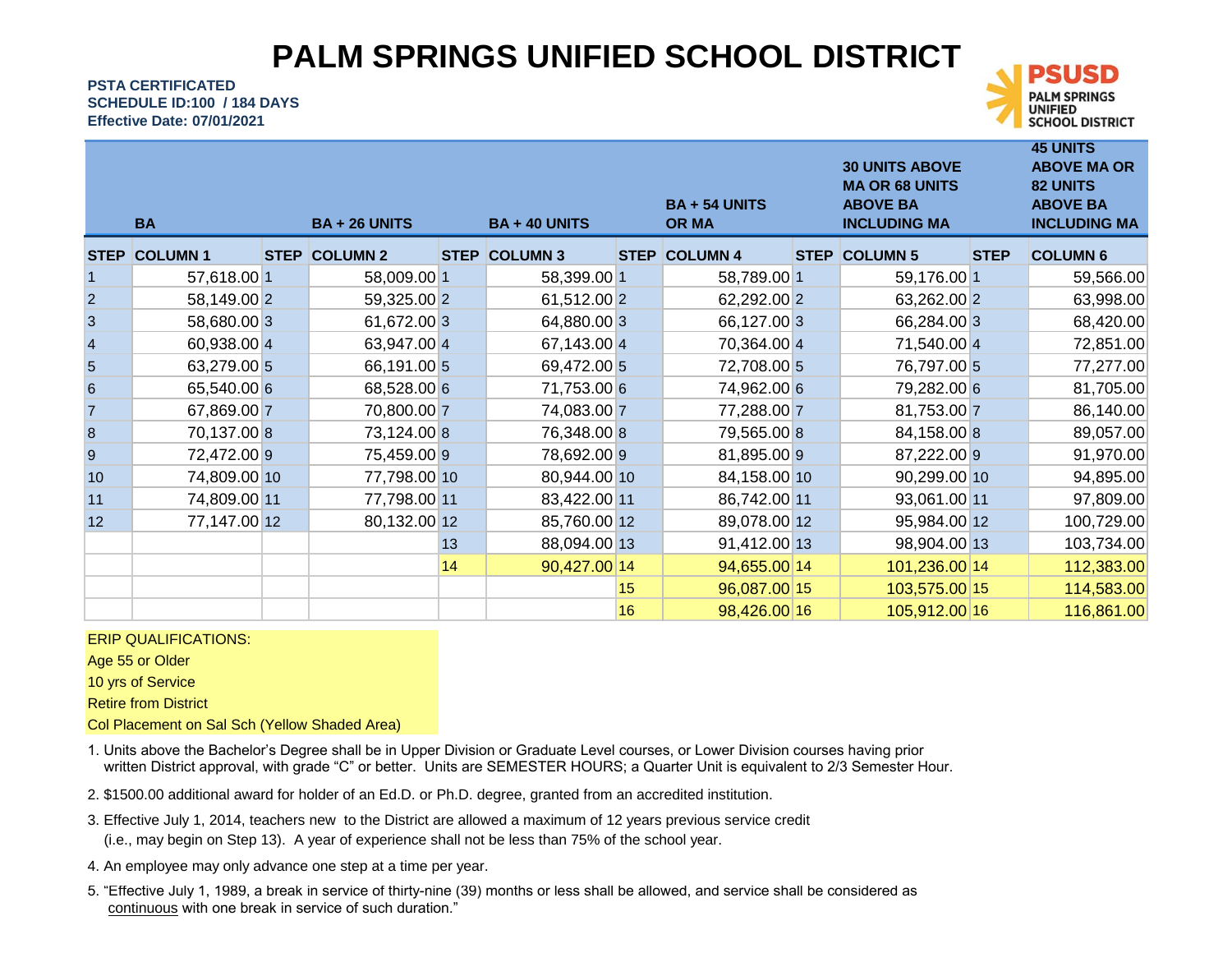# **PALM SPRINGS UNIFIED SCHOOL DISTRICT**

**45 UNITS** 

**SCHOOL DISTRICT** 

UNIFIED

**PSTA CERTIFICATED**

**SCHEDULE ID:192 / 194 DAYS (Librarians & Counselors)**

**Effective Date: 07/01/2021**

|                         | <b>BA</b>           | <b>BA + 26 UNITS</b> |             | <b>BA + 40 UNITS</b> |    | <b>BA + 54 UNITS</b><br><b>OR MA</b> | <b>30 UNITS ABOVE</b><br><b>MA OR 68 UNITS</b><br><b>ABOVE BA</b><br><b>INCLUDING MA</b> |             | 43 UNI 1 3<br><b>ABOVE MA OR</b><br>82 UNITS<br><b>ABOVE BA</b><br><b>INCLUDING MA</b> |
|-------------------------|---------------------|----------------------|-------------|----------------------|----|--------------------------------------|------------------------------------------------------------------------------------------|-------------|----------------------------------------------------------------------------------------|
|                         | <b>STEP COLUMN1</b> | <b>STEP COLUMN 2</b> | <b>STEP</b> | <b>COLUMN 3</b>      |    | <b>STEP COLUMN 4</b>                 | <b>STEP COLUMN 5</b>                                                                     | <b>STEP</b> | <b>COLUMN 6</b>                                                                        |
| $\mathbf{1}$            | 60,786.00 1         | 61,196.00 1          |             | 61,609.00 1          |    | 62,016.00 1                          | 62,428.00 1                                                                              |             | 62,837.00                                                                              |
| $\overline{a}$          | 61,344.00 2         | 62,583.00 2          |             | 64,893.00 2          |    | 65,715.00 2                          | 66,739.00 2                                                                              |             | 67,512.00                                                                              |
| 3                       | 61,905.00 3         | 65,062.00 3          |             | 68,446.00 3          |    | 69,760.00 3                          | 69,927.00 3                                                                              |             | 72,183.00                                                                              |
| $\overline{\mathbf{4}}$ | 64,285.00 4         | 67,458.00 4          |             | 70,831.00 4          |    | 74,235.00 4                          | 75,469.00 4                                                                              |             | 76,853.00                                                                              |
| 5                       | 66,757.00 5         | 69,828.00 5          |             | 73,289.00 5          |    | 76,705.00 5                          | 81,017.00 5                                                                              |             | 81,523.00                                                                              |
| $6\phantom{a}$          | 69,139.00 6         | 72,295.00 6          |             | 75,692.00 6          |    | 79,080.00 6                          | 83,637.00 6                                                                              |             | 86,195.00                                                                              |
| $\overline{7}$          | 71,601.00 7         | 74,689.00 7          |             | 78,152.00 7          |    | 81,532.00 7                          | 86,247.00 7                                                                              |             | 90,874.00                                                                              |
| 8                       | 73,991.00 8         | 77,143.00 8          |             | 80,545.00 8          |    | 83,938.00 8                          | 88,783.00 8                                                                              |             | 93,952.00                                                                              |
| 9                       | 76,455.00 9         | 79,607.009           |             | 83,016.00 9          |    | 86,392.009                           | 92,017.00 9                                                                              |             | 97,022.00                                                                              |
| 10                      | 78,919.00 10        | 82,069.00 10         |             | 85,393.00 10         |    | 88,783.00 10                         | 95,262.00 10                                                                             |             | 100,110.00                                                                             |
| 11                      | 78,919.00 11        | 82,069.00 11         |             | 88,007.00 11         |    | 91,511.00 11                         | 98,174.00 11                                                                             |             | 103,181.00                                                                             |
| 12                      | 81,384.00 12        | 84,536.00 12         |             | 90,472.00 12         |    | 93,971.00 12                         | 101,256.00 12                                                                            |             | 106,263.00                                                                             |
|                         |                     |                      | 13          | 92,931.00 13         |    | 96,435.00 13                         | 104,339.00 13                                                                            |             | 109,433.00                                                                             |
|                         |                     |                      | 14          | 95,396.00 14         |    | 99,857.00 14                         | 106,800.00 14                                                                            |             | 118,558.00                                                                             |
|                         |                     |                      |             |                      | 15 | 101,364.00 15                        | 109,264.00 15                                                                            |             | 120,877.00                                                                             |
|                         |                     |                      |             |                      | 16 | 103,830.00 16                        | 111,728.00 16                                                                            |             | 123,286.00                                                                             |

#### ERIP QUALIFICATIONS:

Age 55 or Older

10 yrs of Service

Retire from District

Col Placement on Sal Sch (Yellow Shaded Area)

- 1. Units above the Bachelor's Degree shall be in Upper Division or Graduate Level courses, or Lower Division courses having prior written District approval, with grade "C" or better. Units are SEMESTER HOURS; a Quarter Unit is equivalent to 2/3 Semester Hour.
- 2. \$1500.00 additional award for holder of an Ed.D. or Ph.D. degree, granted from an accredited institution.
- (i.e., may begin on Step 13). A year of experience shall not be less than 75% of the school year. 3. Effective July 1, 2014, teachers new to the District are allowed a maximum of 12 years previous service credit
- 4. An employee may only advance one step at a time per year.
- 5. "Effective July 1, 1989, a break in service of thirty-nine (39) months or less shall be allowed, and service shall be considered as continuous with one break in service of such duration."